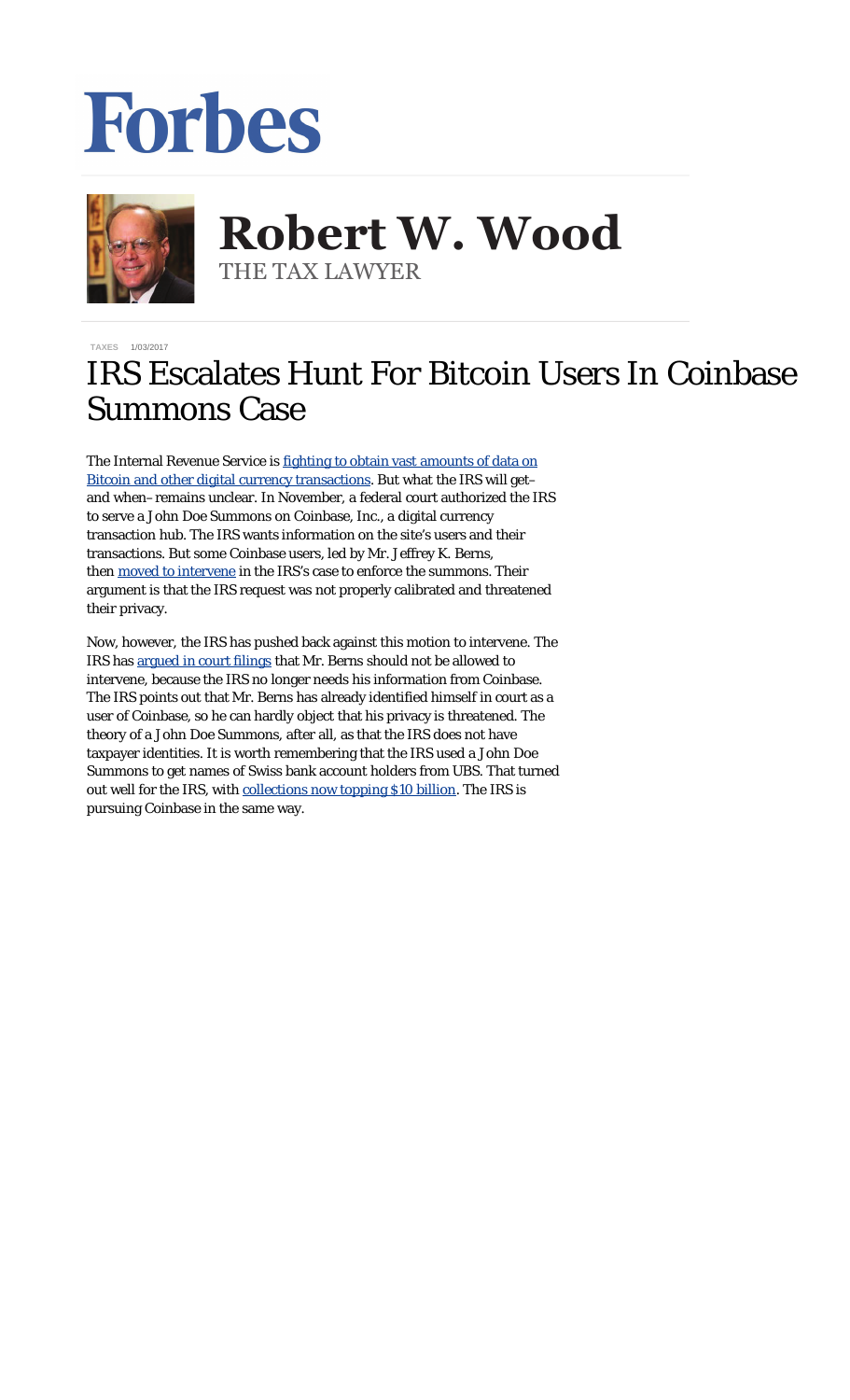

*(Photographer: Chris Ratcliffe/Bloomberg)*

The IRS's theory is that since Mr. Berns is no longer a target of the summons, he does not have standing to intervene on behalf of other Coinbase users. However, as Mr. Berns pointed out in [an interview to Coindesk,](http://www.coindesk.com/coinbase-customer-doubles-legal-action-irs/) the IRS summons asked for much more than just the customers names. The IRS wanted transaction data too, presumably in order to find out who has failed to pay taxes on their digital currency gains.

On January 3, 2017, Mr. Berns [filed a reply](https://www.law111.com/documents/Reply-to-Opposition-to-Motion-to-Intervene-and-Quash-IRS-Summons-01-03-2017.pdf) to the IRS's [argument](https://www.law111.com/documents/united-states-opposition-to-motion-to-intervene-and-quash-john-doe-summons-12-27-2016.pdf) that Mr. Berns' [motion](https://www.law111.com/documents/motion-to-intervene-and-to-quash-summons.pdf) is moot because the IRS withdrew the summons as to Mr. Berns only, even though it has not obtained any of the documents or information sought by the summons with respect to Mr. Berns. Mr. Berns also argues that the John Doe summons statute does not allow the IRS to shield itself from inquiries into whether it has acted in good faith. The motion is currently scheduled to be heard on January 19, 2017.

But even if Coinbase customers are allowed to intervene in the case and have a chance to add their voices to Coinbase's, the odds favor the IRS getting the information in the end. Courts generally give the IRS wide latitude to request information that could be relevant to tax investigations. The IRS wins the vast majority of summons enforcement cases. A decent outcome for Coinbase and its customers might be that the summons will be limited or modified in some way, either by the court, or by the parties in a settlement.